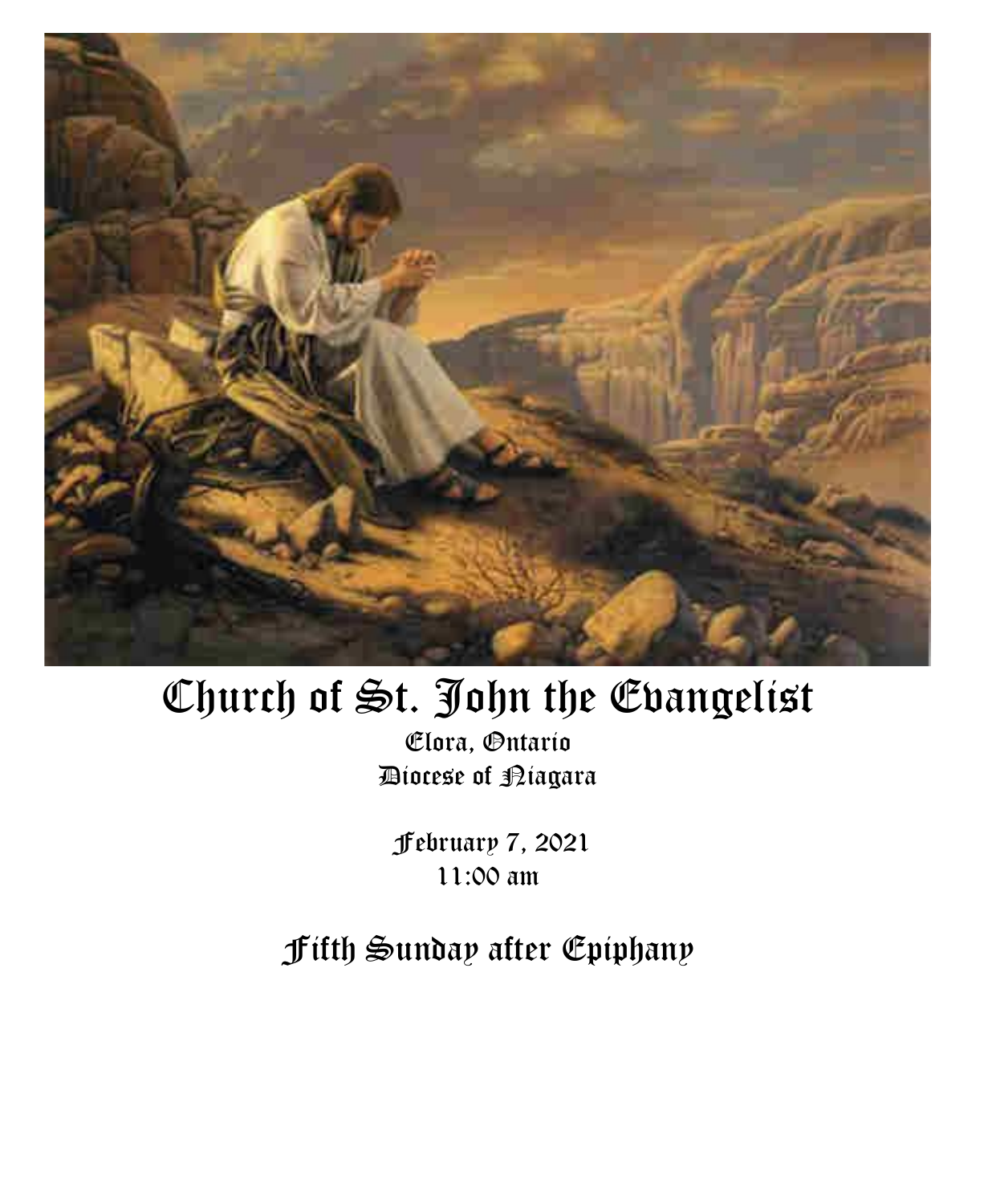## **Fifth Sunday after Epiphany February 7, 2021**

### **11:00 am Holy Communion (BCP)**

#### **Mass Setting big Mass of St Hugh Community Community Community Community Community Community Community Community Community Community Community Community Community Community Community Community Community Community Communit**

#### **THE COLLECT FOR PURITY**

*Singers remain standing*

*Celebrant:* ALMIGHTY God, unto whom all hearts be open, all desires known, and from whom no secrets are hid: Cleanse the thoughts of our hearts by the inspiration of thy Holy Spirit, that we may perfectly love thee, and worthily magnify thy holy Name; through Christ our Lord. **Amen.**

#### **SUMMARY OF THE LAW**

*Celebrant:* OUR Lord Jesus Christ said: Hear O Israel, The Lord our God is one Lord; and thou shalt love the Lord thy God with all thy heart, and with all thy soul, and with all thy mind, and with all thy strength. This is the first and great commandment. And the second is like unto it:

> Thou shalt love thy neighbour as thyself. On these two commandments hang all the Law and the Prophets.

- *People:* **Lord, have mercy upon us, and write both these thy laws in our hearts, we beseech thee.**
- **Kyrie** Singer

Lord, have mercy upon us. Christ, have mercy upon us. Lord, have mercy upon us.

**COLLECT** *Singers remain standing*

- *Celebrant:* O Lord, we beseech thee to keep thy Church and household continually in thy true religion; that they who do lean only upon the hope of thy heavenly grace may evermore be defended by thy mighty power; through Jesus Christ our Lord.
- *People:* **Amen.**

#### **Psalm 147:1-6**

O Praise the Lord, for it is a good thing to sing praises unto our God: **yea, a joyful and pleasant thing it is to be thankful.**

The Lord doth build up Jerusalem, **and gather together the outcasts of Israel.**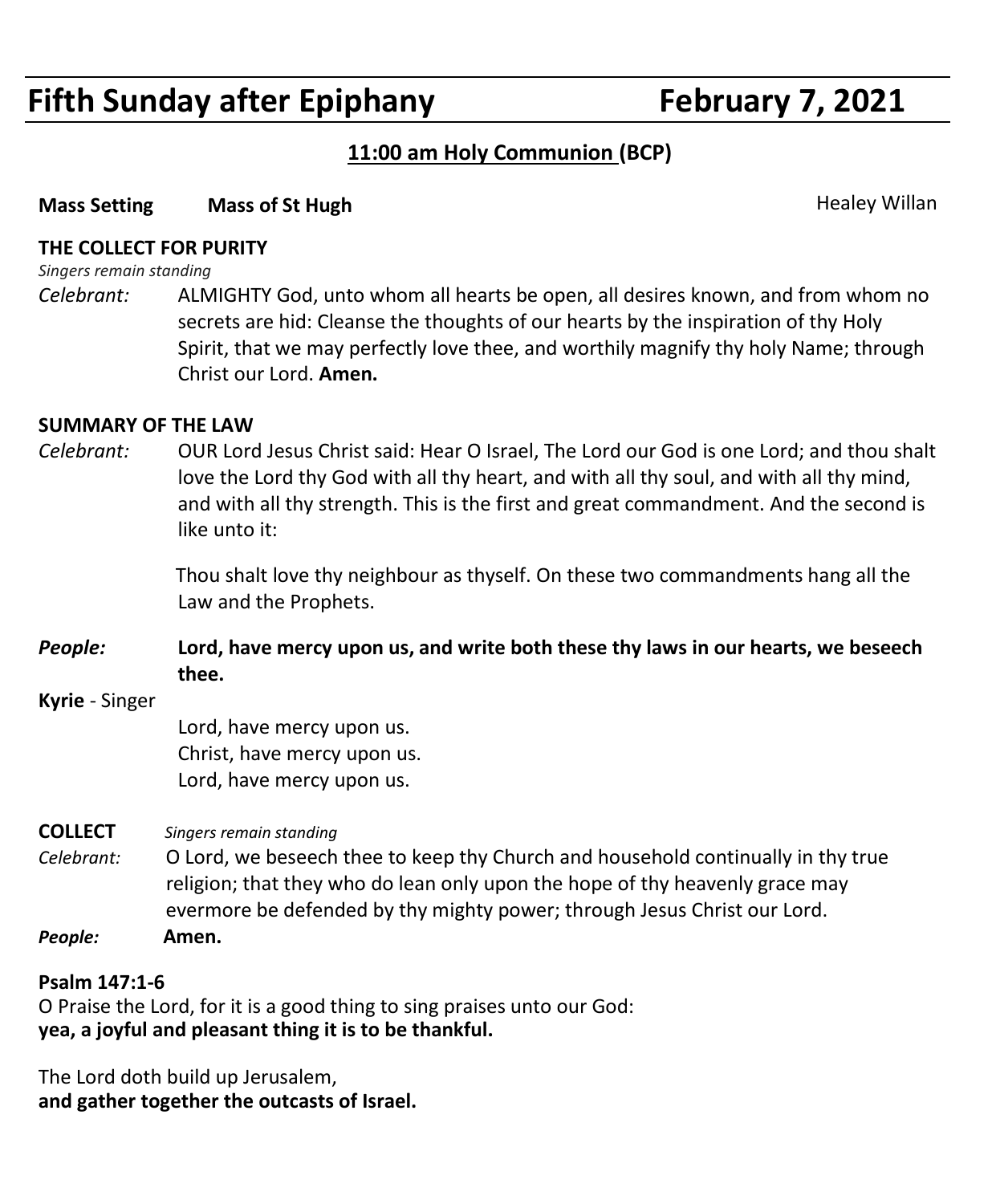He healeth those that are broken in heart, **and bindeth up their wounds.**

He telleth the number of the stars, **and calleth them all by their names.**

Great is our Lord, and great is his power: **yea, and his wisdom is infinite.**

The Lord setteth up the meek, **and bringeth the ungodly down to the ground.**

Glory be to the Father, and to the Son, and to the Holy Ghost. **as it was at the beginning, is now, and ever shall be, world without end. Amen.**

- **GOSPEL Mark 1.29-39**
- *Reader:*The Lord be with you.
- *People: And with thy spirit.*
- Reader: The Holy Gospel is written in the 1<sup>st</sup>chapter of the gospel according to Mark beginning at the 29<sup>th</sup> verse.
- *People:* **Glory be to thee, O Lord.**

 As soon as they left the synagogue, they entered the house of Simon and Andrew, with James and John. Now Simon's mother-in-law was in bed with a fever, and they told Jesus about her at once. He came and took her by the hand and lifted her up. Then the fever left her, and she began to serve them. That evening, at sundown, they brought to him all who were sick or possessed with demons. And the whole city was gathered around the door. And he cured many who were sick with various diseases, and cast out many demons; and he would not permit the demons to speak, because they knew him. In the morning, while it was still very dark, he got up and went out to a deserted place and there he prayed. And Simon and his companions hunted for him. When they found him, they said to him, "Everyone is searching for you." He answered, "Let us go on to the neighbouring towns, so that I may proclaim the message there also; for that is what I came out to do." And he went throughout Galilee, proclaiming the message in their synagogues and casting out demons.

The Gospel of Christ.

*People:* **Praise be to thee, O Christ.**

*Celebrant:* I BELIEVE in one God

*People:* **the Father Almighty, Maker of heaven and earth, and of all things visible and invisible:**

> **And in one Lord Jesus Christ, the only begotten Son of God, begotten of the Father before all worlds; God, of God; light, of light; very God, of very God; begotten, not made; being of one substance with the Father; through whom all things were made:**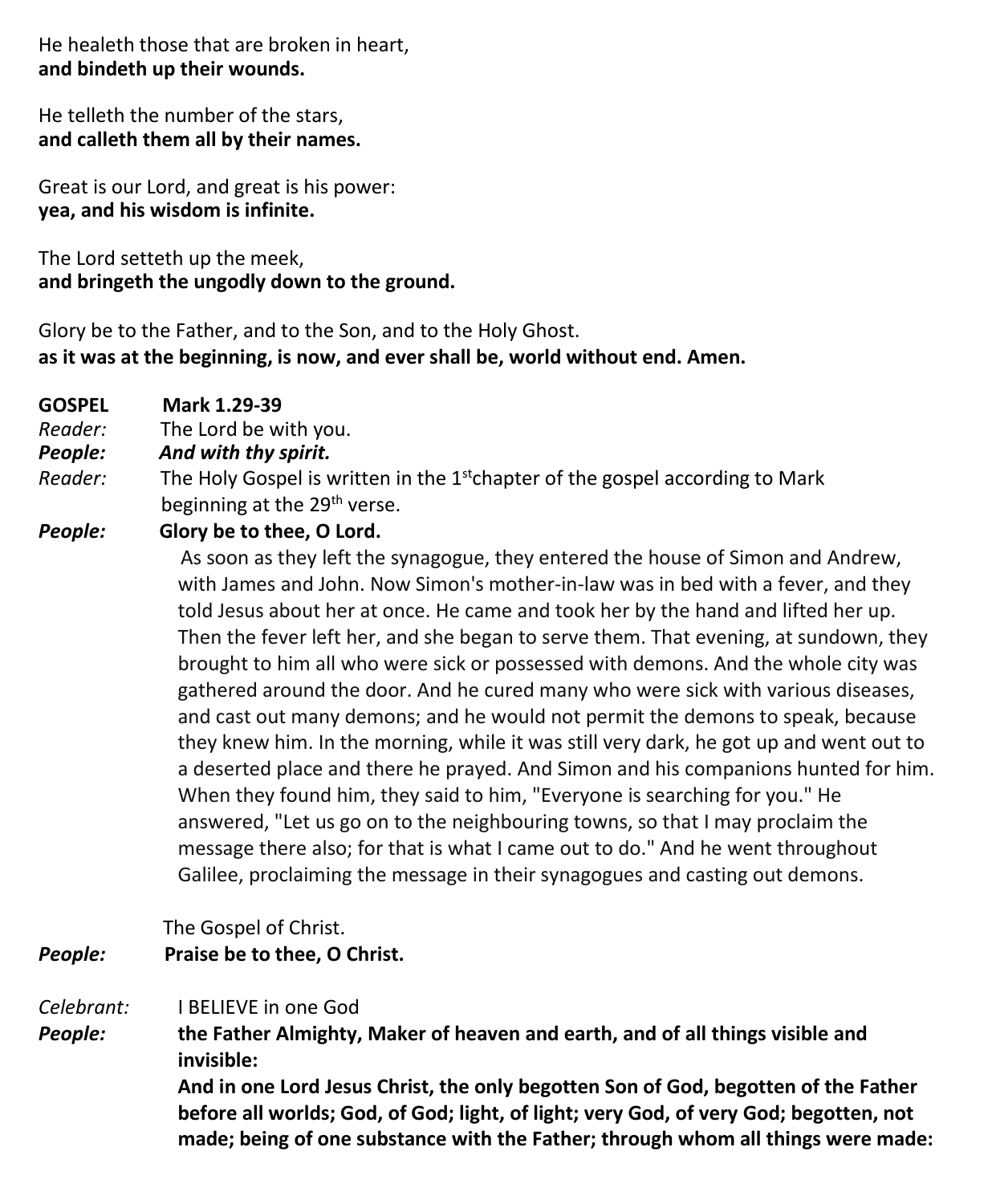**who for us and for our salvation came down from heaven, and was incarnate by the Holy Ghost of the Virgin Mary, and was made man, and was crucified also for us under Pontius Pilate. He suffered and was buried, and the third day he rose again according to the Scriptures, and ascended into heaven, and sitteth on the right hand of the Father. And he shall come again with glory to judge both the quick and the dead: whose kingdom shall have no end.**

**And I believe in the Holy Ghost, the Lord, the Giver of life, who proceedeth from the Father and the Son, who with the Father and the Son together is worshipped and glorified, who spake by the prophets. And I believe one, holy, catholic, and apostolic church. I acknowledge one baptism for the remission of sins. And I look for the resurrection of the dead, and the life of the world to come. Amen.**

**SERMON Reverend Canon Paul J. Walker** 

#### **PREPARATION OF THE GIFTS**

*Thank you for your continued financial support of the ministry of St. John's. You can give a financial gift to the glory of God through:*

- o *E-transfer to [treasurer.stjohnselora@gmail.com](mailto:treasurer.stjohnselora@gmail.com)*
- o *Online at [www.niagaraanglican.ca/donate](http://www.niagaraanglican.ca/donate) (identify "Elora - St. John's" as the parish)*
- o *In person through the mail slot of the door of the Parish Centre*
- o *Canada Post to St. John's Elora, [36 Henderson Street, Elora, ON, N0B](https://www.google.com/maps/search/36+Henderson+Street,+Elora,+ON,+N0B?entry=gmail&source=g) 1SO*

*"Let your light so shine before others, that they may see your good works and glorify your Father which is in heaven." (Matthew 5:16)*

#### **HYMN Solo 634 Lord of all Hopefulness**

*Lord of all hopefulness, Lord of all joy, Whose trust, ever child-like, no cares could destroy, Be there at our waking, and give, we pray, Your bliss in our hearts, Lord, at the break of day.*

*Lord of all eagerness, Lord of all faith, Whose strong hands were skilled at the plane and the lathe. Be there at our labours, and give us, we pray, Your strength in our hearts, Lord, at the noon of the day.*

*Lord of all kindliness, Lord of all grace, Your hands swift to welcome, your arms to embrace, Be there at our homing, and give us, we pray, Your love in our hearts, Lord, at the eve of the day.*

*Lord of all gentleness, Lord of all calm, Whose voice if contentment, who presence is balm, Be there at our sleeping, and give us, we pray, Your peace in our hearts, Lord, at the end of the day.*

#### **PRAYERS**

Let us pray together to the Lord, saying, "hear our prayer."

Loving God, we thank you for your many gifts to us, for all those who love and care for us, for the earth which provides for our needs, for health care workers and those providing essential services, for the new life you have given us in Jesus Christ….

Lord, in thy mercy, **hear our prayer.**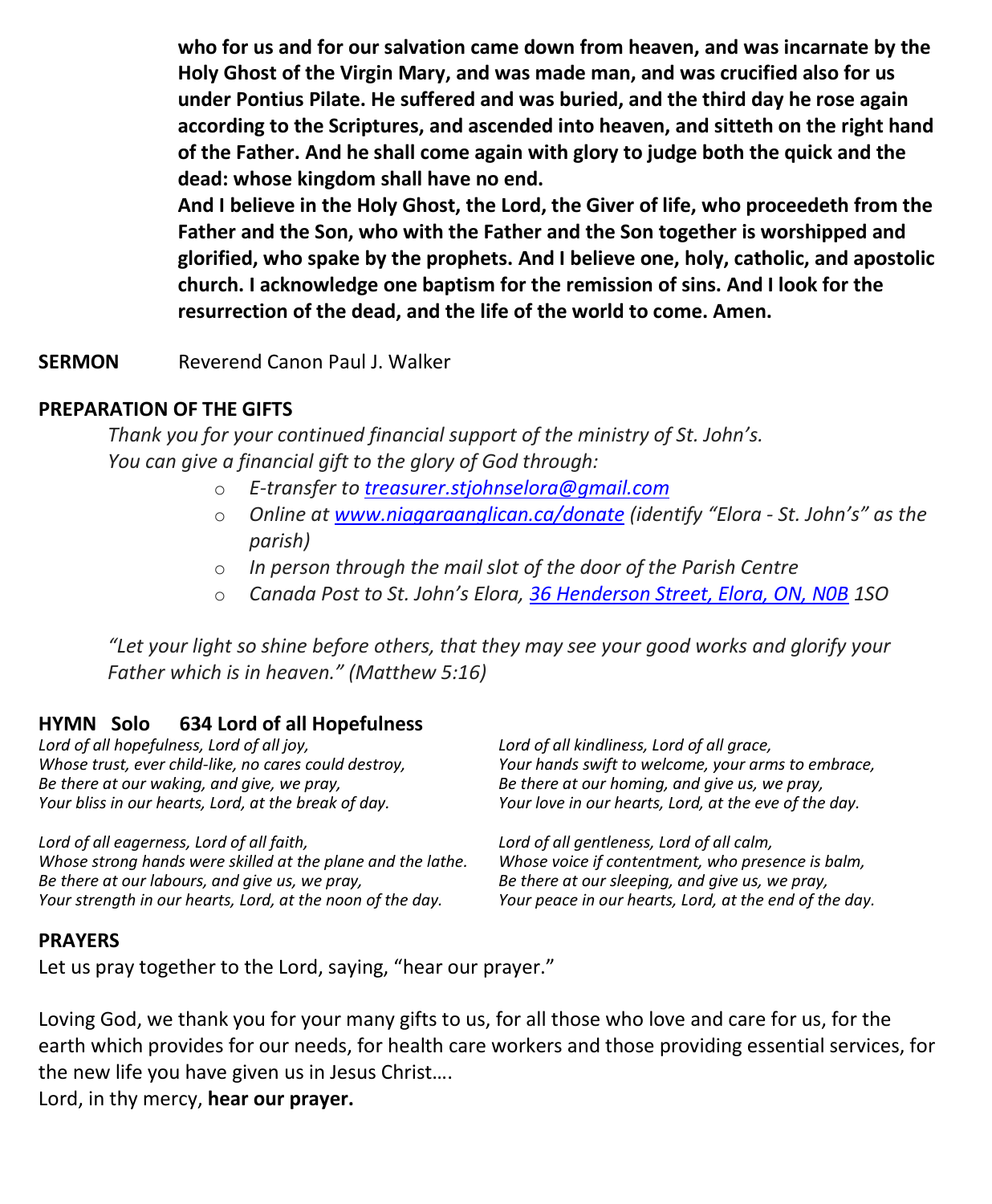We pray to you for our Christian family, for our Bishop, Susan, for our ministry to one another, for all the churches in this community and diocese, and for grace to grow together in your love. Lord, in thy mercy, **hear our prayer.**

We pray to you for our world, for all of its cares and needs, for those elected or appointed to positions of leadership in our province and nation, and for all who lead us and care for us…. Lord, in thy mercy, **hear our prayer.**

We pray to you for those in need, for parents, teachers, and children; for the sick and the lonely, for the hurt and the frightened, and for all those who need our prayers today…… Lord, in thy mercy, **hear our prayer.**

We pray for those we love who have died, that you will surround them with your care and love… and we pray for those who mourn…. that you will give them the consolation of your peace. Lord, in thy mercy, **hear our prayer.**

We pray for one another, asking you to bless us, our friends, and relatives. Bless our homes and our life together.

Lord, in thy mercy, **hear our prayer.**

Accept these prayers, O Father, for Jesus Christ's sake, our only Mediator and Advocate, to whom, with thee and the Holy Spirit, be all honour and glory, world without end. **Amen**.

#### **CONFESSION AND ABSOLUTION**

- *Leader:* YE that do truly and earnestly repent you of your sins, and are in love and charity with your neighbours, and intend to lead the new life, following the commandments of God, and walking from henceforth in his holy ways: draw near with faith, and take this holy sacrament to your comfort; and make your humble confession to Almighty God. *Celebrant:* ALMIGHTY God,
- *All:* **Father of our Lord Jesus Christ, maker of all things, judge of all people: we acknowledge and confess our manifold sins and wickedness, which we from time to time most grievously have committed, by thought, word, and deed, against thy divine majesty. We do earnestly repent, and are heartily sorry for these our misdoings. Have mercy upon us, most merciful Father; for thy Son our Lord Jesus Christ's sake, forgive us all that is past; and grant that we may ever hereafter serve and please thee in newness of life, to the honour and glory of thy Name; through Jesus Christ our Lord. Amen.**
- *Celebrant:* ALMIGHTY God, our heavenly Father, who of his great mercy hath promised forgiveness of sins to all them that with hearty repentance and true faith turn unto him: have mercy upon you; pardon and deliver you from all your sins; confirm and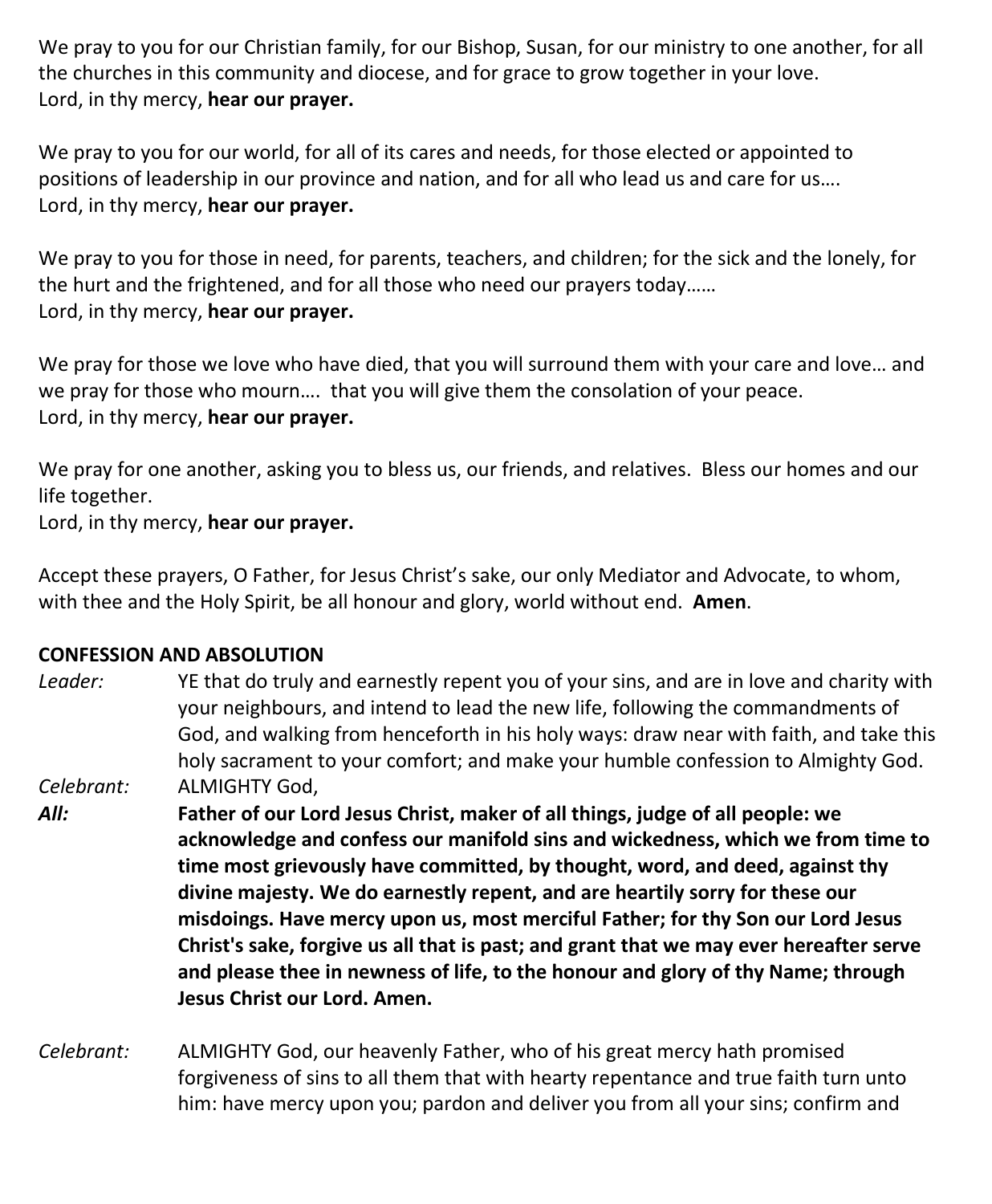strengthen you in all goodness; and bring you to everlasting life; through Jesus Christ our Lord. *All:* **Amen.** Leader: **Hear what comfortable words our Saviour Christ saith unto all that truly turn to him:** Come unto me all that labour and are heavy laden, and I will refresh you. - *Matthew 11:28* God so loved the world, that he gave his only begotten Son, to the end that all that believe in him should not perish, but have eternal life. - *John 3:16.* Hear also what Saint Paul saith: This is a true saying, and worthy of all to be received, that Christ Jesus came into the world to save sinners. - *1 Timothy 1:15.* Hear also what Saint John saith. If any one sin, we have an Advocate with the Father, Jesus Christ the righteous; and he is the propitiation for our sins. - *1 St John 2:1, 2*.

#### **THANKSGIVING AND CONSECRATION**

*Singer stand Celebrant:* The Lord be with you; *Singer:* And with thy spirit. Celebrant: Lift up your hearts; *Singes:* We lift them up unto the Lord. Celebrant*:* Let us give thanks unto our Lord God; *Singer*: It is meet and right so to do.

*Celebrant:* It is very meet, right, and our bounden duty, that we should at all times, and in all places, give thanks unto thee, O Lord, Holy Father, Almighty, Everlasting God, Creator and Preserver of all things.

 Through Jesus Christ our Lord, who, in the substance of our mortal flesh, manifested forth his glory, that he might bring us out of darkness into his own marvellous light. Therefore with Angels and Archangels, and with the whole company of heaven, we laud and magnify thy glorious Name; evermore praising thee and saying:

*Singer* **Holy, Holy, Holy, Lord God of hosts,**  heaven and earth are full of thy glory. Glory be to thee, O Lord Most High. Blessed is he who cometh in the name of the Lord, Hosanna in the Highest.

#### **PRAYER OF CONSECRATION**

*Celebrant*: BLESSING and glory and thanksgiving be unto thee Almighty God, our heavenly Father, who of thy tender mercy didst give thine only Son Jesus Christ to take our nature upon him, and to suffer death upon the Cross for our redemption; who made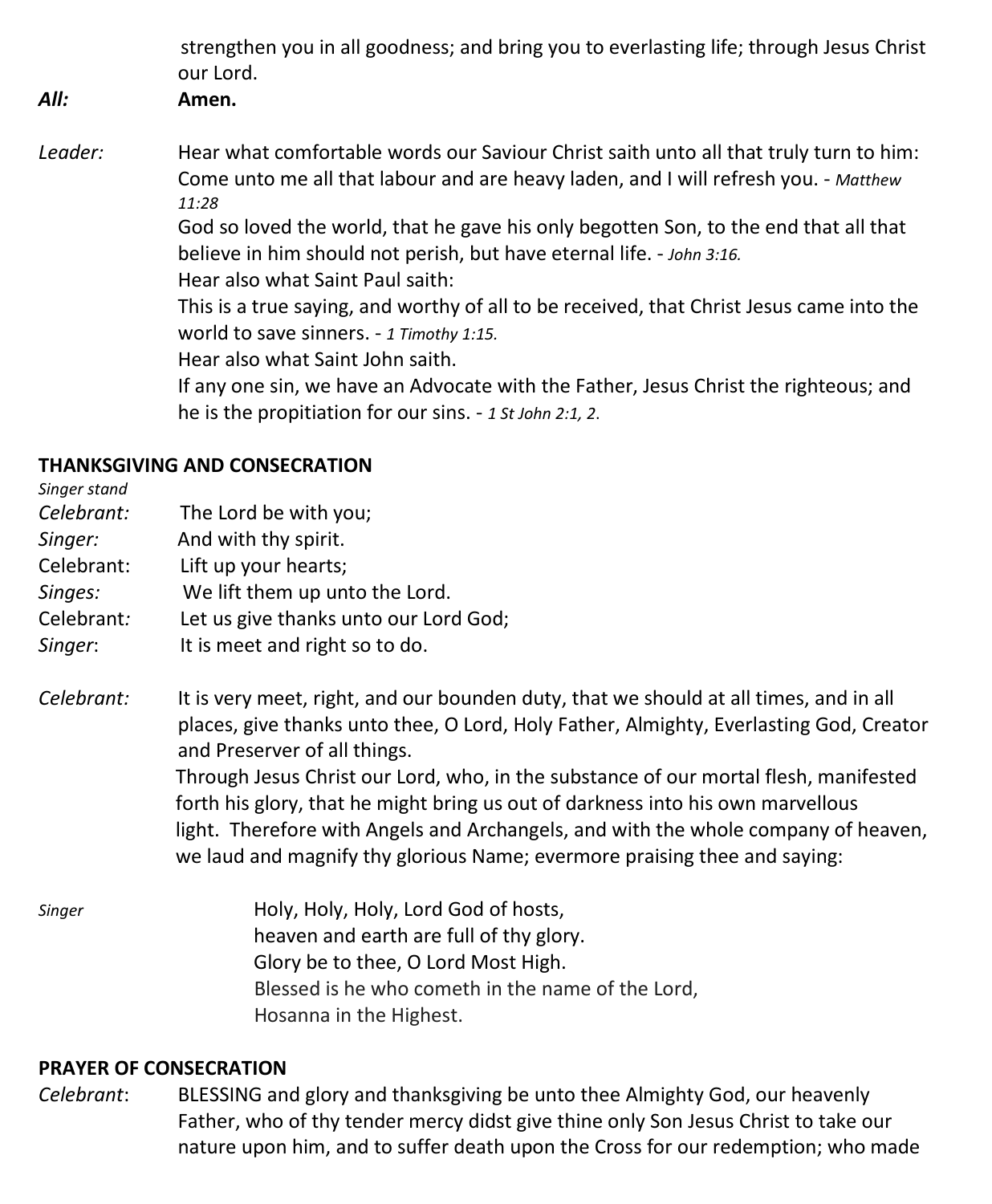there, by his one oblation of himself once offered, a full, perfect, and sufficient sacrifice, oblation, and satisfaction, for the sins of the whole world; and did institute, and in his holy Gospel command us to continue, a perpetual memorial of that his precious death, until his coming again.

Hear us, O merciful Father, we most humbly beseech thee; and grant that we receiving these thy creatures of bread and wine, according to thy Son our Saviour Jesus Christ's holy institution, in remembrance of his death and passion, may be partakers of his most blessed Body and Blood; who, in the same night that he was betrayed, took Bread; and, when he had given thanks, he brake it; and gave it to his disciples, saying, Take, eat; this is my Body which is given for you: Do this in remembrance of me.

Likewise after supper he took the Cup; and, when he had given thanks, he gave it to them, saying, Drink ye all, of this; for this is my Blood of the new Covenant, which is shed for you and for many for the remission of sins: Do this, as oft as ye shall drink it, in remembrance of me.

*All:* **Amen.**

- *Celebrant:* The peace of the Lord be always with you;
- *All:* **And with thy Spirit.**
- Singer Agnus Dei

#### **Administration of Communion**

 *The Celebrant partakes of the sacrament on behalf of the entire community.*

| Solo | <b>Come Unto Him</b> | Handel |
|------|----------------------|--------|
|------|----------------------|--------|

*Come unto Him, all ye that labour, and He will give you rest.*

#### **PRAYERS AFTER COMMUNION**

| Singers remain standing |                                                                                                                                                                                                                                                                                                                                                                                     |  |
|-------------------------|-------------------------------------------------------------------------------------------------------------------------------------------------------------------------------------------------------------------------------------------------------------------------------------------------------------------------------------------------------------------------------------|--|
| Celebrant:              | Let us pray.<br><b>OUR Father</b>                                                                                                                                                                                                                                                                                                                                                   |  |
|                         |                                                                                                                                                                                                                                                                                                                                                                                     |  |
| All:                    | who art in heaven, hallowed be thy name, thy kingdom cto Him, ome, thy will be<br>done, on earth as it is in heaven. Give us this day our daily bread; and forgive us our<br>trespasses, as we forgive them that trespass against us; and lead us not into<br>temptation, but deliver us from evil. For thine is the kingdom, the power, and the<br>glory, for ever and ever. Amen. |  |
| Celebrant:              | Almighty and everliving God, we most heartily thank thee that thou dost graciously                                                                                                                                                                                                                                                                                                  |  |

feed us, in these holy mysteries, with the spiritual food of the most precious body and blood of thy Son our saviour Jesus Christ; assuring us thereby of thy favour and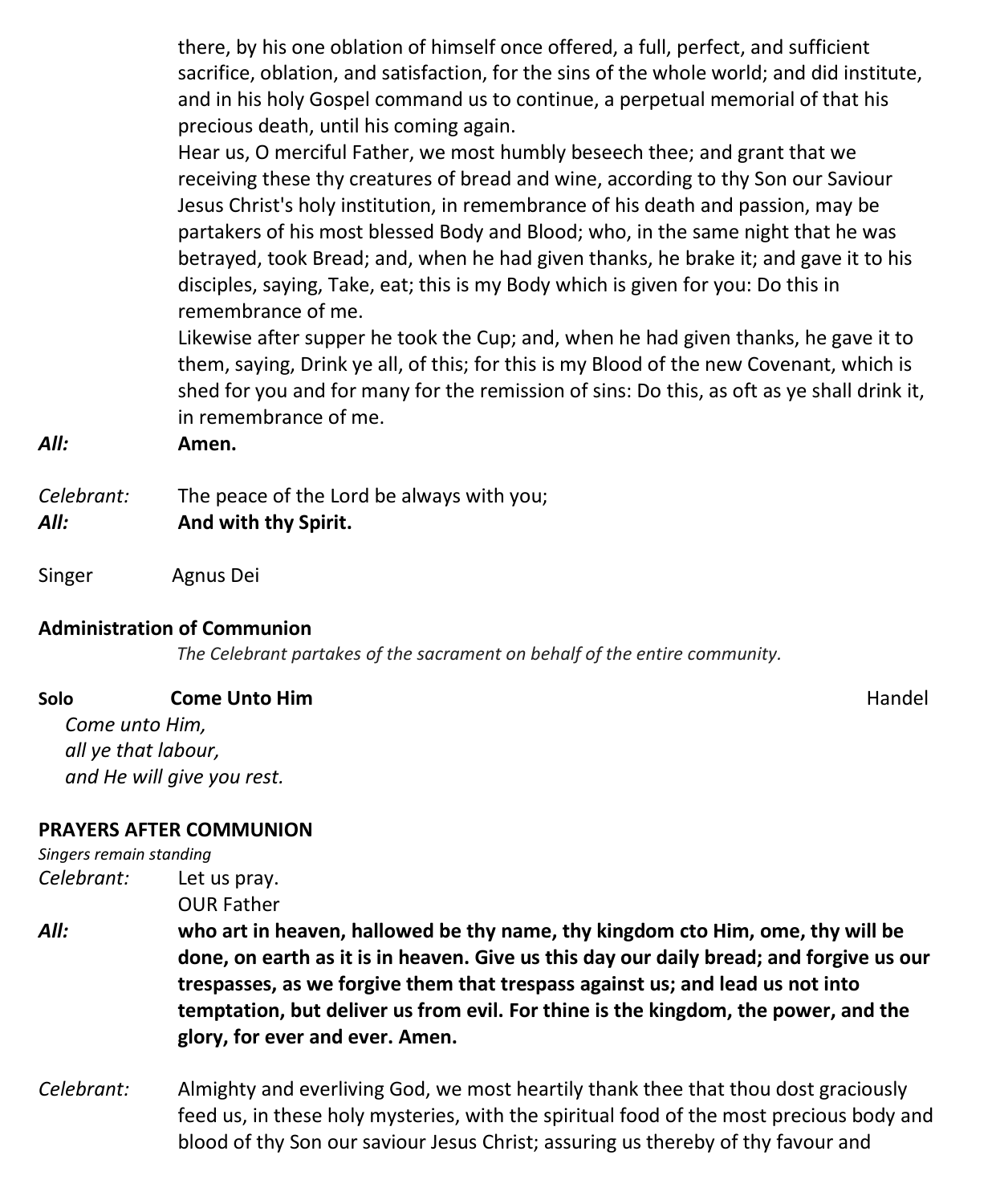goodness towards us; and that we are living members of his mystical body, which is the blessed company of all faithful people; and are also heirs through hope of thy everlasting kingdom.

*All:* **And here we offer and present unto thee, O Lord, ourselves, our souls and bodies, to be a reasonable, holy, and living sacrifice unto thee. And although we are unworthy, yet we beseech thee to accept this our bounden duty and service, not weighing our merits, but pardoning our offences; through Jesus Christ our Lord, to whom, with thee and the Holy Ghost, be all honour and glory, world without end. Amen.**

**BLESSING**

**POSTLUDE Little Prelude in E minor** and the state of the state of the state of the state of the state of the state of the state of the state of the state of the state of the state of the state of the state of the state of

If you would like flowers in memory of loved ones or to celebrate an occasion please contact Elaine Dightam at elaine.dightam@gmail.com

| Rector:   |                       | The Rev'd Canon Paul J. Walker rector.stjohnselora@gmail.com |
|-----------|-----------------------|--------------------------------------------------------------|
| Curate:   | The Rev'd Judy Steers | curate.stjohnselora@gmail.com                                |
| Organist: | Jurgen Petrenko       |                                                              |

You can call any one of us at 519-846-5911.

Reader **Colleen Murray** Solo Kate Wright Video Technician Steve Hornett Off Site Technician Team Rod Murray, Gerry Hill

## **Announcements for February 7, 2021**

#### **Copies of Bulletin and Sermon**

If you know of someone not connected to a computer who would like the Order of Service and text of the Sermon mailed or delivered to them, please let us know.

#### **New Guidelines**

With the provincial state of emergency now in effect the diocese has issued new guidelines to help us reduce our travel and stay home as much as possible. To that end we are asked to have no more than five people participate on site for creating a live-streamed service from the church, and to keep the